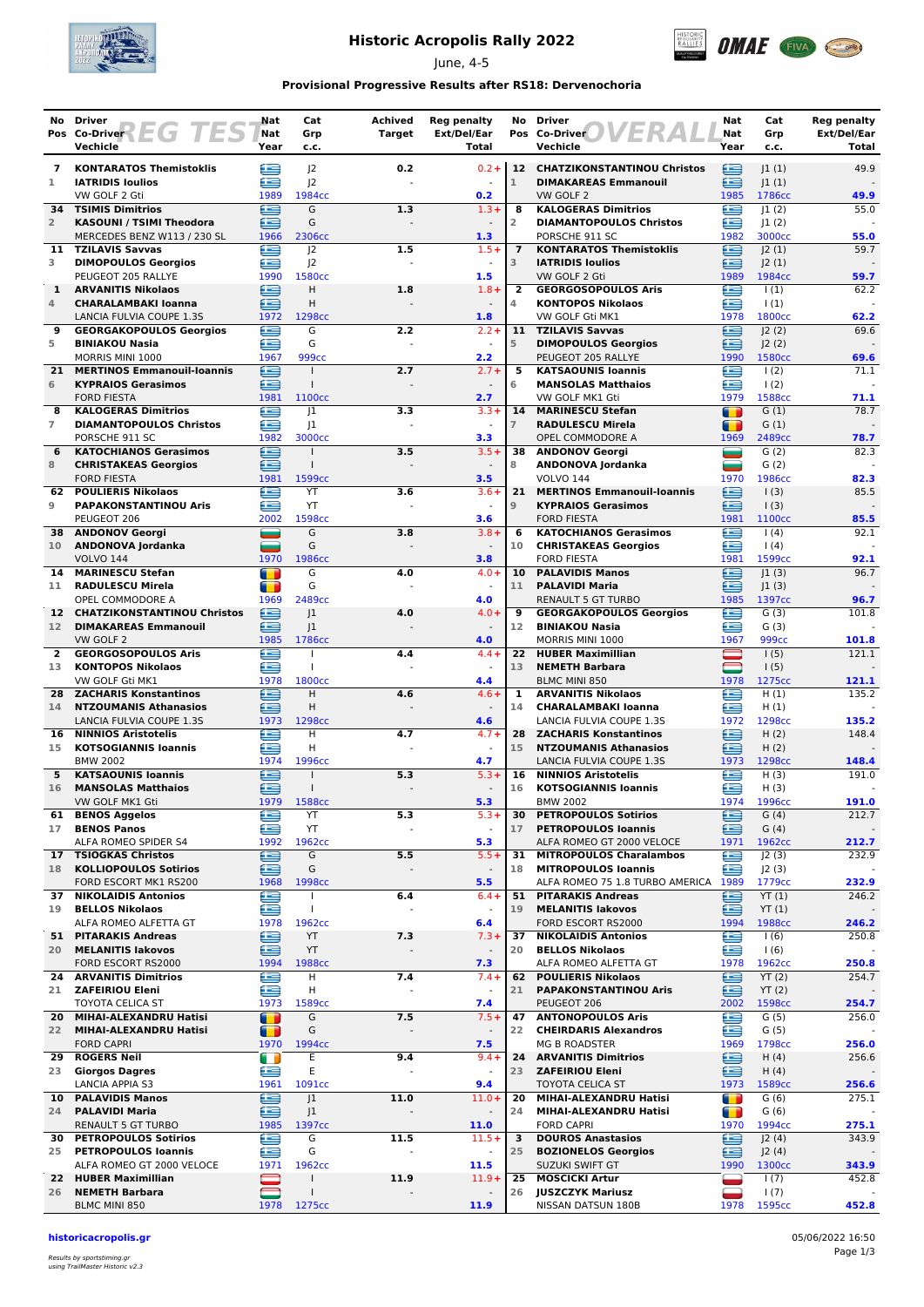

## **Historic Acropolis Rally 2022**

June, 4-5



#### **Provisional Progressive Results after RS18: Dervenochoria**

|          | No Driver<br>Pos Co-Driver $\left\{ \begin{array}{cc} \begin{array}{cc} \end{array} & \begin{array}{cc} \end{array} & \begin{array}{cc} \end{array} & \begin{array}{cc} \end{array} & \begin{array}{cc} \end{array} & \begin{array}{cc} \end{array} & \end{array} \end{array} \right\}$<br>Vechicle | Nat<br>Nat<br>Year               | Cat<br>Grp<br>c.c.                                       | <b>Achived</b><br><b>Target</b> | <b>Reg penalty</b><br>Ext/Del/Ear<br>Total    | No       | <b>Driver</b><br><b>/ER/</b><br>Pos Co-Driver<br>Vechicle                               | Nat<br>Nat<br>Year | Cat<br>Grp<br>c.c.             | <b>Reg penalty</b><br>Ext/Del/Ear<br>Total |
|----------|-----------------------------------------------------------------------------------------------------------------------------------------------------------------------------------------------------------------------------------------------------------------------------------------------------|----------------------------------|----------------------------------------------------------|---------------------------------|-----------------------------------------------|----------|-----------------------------------------------------------------------------------------|--------------------|--------------------------------|--------------------------------------------|
| 27       | <b>47 ANTONOPOULOS Aris</b><br><b>CHEIRDARIS Alexandros</b>                                                                                                                                                                                                                                         | ≘<br>æ                           | G<br>G                                                   | 12.2                            | $12.2 +$<br>$\sim$                            | 40<br>27 | <b>NTOULIAS Leonidas</b><br><b>NTOULIAS Michail</b>                                     | ∈<br>£             | G(7)<br>G(7)                   | 497.7                                      |
|          | <b>MG B ROADSTER</b><br>57 MORAITIS Nikolaos                                                                                                                                                                                                                                                        | 1969<br>€                        | 1798cc<br>$\mathbf{I}$                                   | 13.2                            | 12.2<br>$13.2 +$                              | 33       | TOYOTA COROLLA KE20<br><b>PAPADAKIS Ilias</b>                                           | 1970<br>⋐          | 1166cc<br>G(8)                 | 497.7<br>516.8                             |
| 28       | <b>CHATZIKONSTANTINOU loannis</b><br>LADA BA3 2101                                                                                                                                                                                                                                                  | ≘<br>1979<br>£                   | 1198cc<br>G                                              |                                 | $\omega$<br>13.2<br>$14.6+$                   | 28<br>29 | <b>PAPADAKI Virginia</b><br>PORSCHE 911 T TARGA<br><b>ROGERS Neil</b>                   | ≘<br>1971          | G(8)<br>2195cc                 | 516.8<br>557.8                             |
| 33<br>29 | <b>PAPADAKIS Ilias</b><br><b>PAPADAKI Virginia</b><br>PORSCHE 911 T TARGA                                                                                                                                                                                                                           | £<br>1971                        | G<br>2195 <sub>cc</sub>                                  | 14.6                            | 14.6                                          | 29       | <b>Giorgos Dagres</b><br>LANCIA APPIA S3                                                | O<br>⋐<br>1961     | E(1)<br>E(1)<br>1091cc         | 557.8                                      |
| 19<br>30 | <b>NOTARAS Polykarpos</b><br><b>CHRISTOPOULOS Petros</b>                                                                                                                                                                                                                                            | £<br>∈                           | 1<br> 1                                                  | 14.8                            | $14.8 +$<br>$\blacksquare$                    | 61<br>30 | <b>BENOS Aggelos</b><br><b>BENOS Panos</b>                                              | £<br>€             | YT(3)<br>YT(3)                 | 588.3                                      |
| 40       | PORSCHE 924 TURBO<br><b>NTOULIAS Leonidas</b>                                                                                                                                                                                                                                                       | 1983<br>œ                        | 1984cc<br>G                                              | 16.3                            | 14.8<br>$16.3+$                               | 56       | ALFA ROMEO SPIDER S4<br><b>PSACHOS Dimitrios</b>                                        | 1992<br>e          | 1962cc<br>H(5)                 | 588.3<br>622.0                             |
| 31       | <b>NTOULIAS Michail</b><br>TOYOTA COROLLA KE20                                                                                                                                                                                                                                                      | Æ<br>1970                        | G<br>1166 <sub>cc</sub>                                  |                                 | $\omega$<br>16.3                              | 31       | <b>POLITIS Ioannis</b><br>FIAT 128 RALLY                                                | £<br>1973          | H(5)<br>1301cc                 | 622.0                                      |
| 46<br>32 | <b>BALANOU Elisavet</b><br>PAPAIOANNOU AIKATERINI<br><b>VW 1500</b>                                                                                                                                                                                                                                 | £<br>e<br>1969                   | G<br>G<br>1495cc                                         | 17.9                            | $17.9+$<br>17.9                               | 32<br>32 | <b>SARRIS Georgios</b><br><b>GOURGOURAS Dionisios</b><br>PORSCHE 924                    | œ<br>œ<br>1976     | H(6)<br>H(6)<br>1984cc         | 648.8<br>648.8                             |
| 35<br>33 | <b>TZAVARAS Georgios</b><br><b>BEKAS Konstantinos</b>                                                                                                                                                                                                                                               | £<br>£                           | G<br>G                                                   | 20.3                            | $20.3 +$                                      | 54<br>33 | <b>CHATZICHRISTOU Anastasios</b><br><b>THEOPHANOPOULOS Dimitrios</b>                    | ≘<br>∈             | J2(5)<br>J2(5)                 | 661.5                                      |
| 25       | BMW 1600-2<br><b>MOSCICKI Artur</b>                                                                                                                                                                                                                                                                 | 1970<br>$\overline{\phantom{0}}$ | 1575cc                                                   | 23.2                            | 20.3<br>$23.2 +$                              | 35       | <b>NISSAN BLUEBIRD</b><br><b>TZAVARAS Georgios</b>                                      | 1990<br>œ          | 1598cc<br>G(9)                 | 661.5<br>774.4                             |
|          | 34 JUSZCZYK Mariusz<br>NISSAN DATSUN 180B                                                                                                                                                                                                                                                           | ▃<br>1978                        | 1595cc                                                   |                                 | $\omega$<br>23.2                              | 34       | <b>BEKAS Konstantinos</b><br>BMW 1600-2                                                 | £<br>1970          | G(9)<br>1575cc                 | 774.4                                      |
| 31<br>35 | <b>MITROPOULOS Charalambos</b><br><b>MITROPOULOS Ioannis</b>                                                                                                                                                                                                                                        | e<br>œ                           | J <sup>2</sup><br>J <sup>2</sup>                         | 24.9                            | $24.9+$<br>$\sim$                             | 55<br>35 | <b>SAKELARIADIS Georgios</b><br><b>GENERALIS Nikolaos</b>                               | €<br>≘             | J2(6)<br> 2(6)                 | 797.2                                      |
| 56<br>36 | ALFA ROMEO 75 1.8 TURBO AMERICA 1989<br><b>PSACHOS Dimitrios</b><br><b>POLITIS Ioannis</b>                                                                                                                                                                                                          | œ<br>≘                           | 1779cc<br>H<br>H                                         | 27.5                            | 24.9<br>$27.5+$                               | 57<br>36 | TOYOTA COROLLA 1.6 Gti<br><b>MORAITIS Nikolaos</b><br><b>CHATZIKONSTANTINOU loannis</b> | 1989<br>£<br>e     | 1587cc<br>(8)<br>(8)           | 797.2<br>803.3                             |
|          | FIAT 128 RALLY<br>55 SAKELARIADIS Georgios                                                                                                                                                                                                                                                          | 1973<br>e                        | 1301cc<br> 2                                             | 29.0                            | 27.5<br>$29.0+$                               | 19       | LADA BA3 2101<br><b>NOTARAS Polykarpos</b>                                              | 1979<br>∈          | 1198cc<br>J1(4)                | 803.3<br>947.8                             |
| 37       | <b>GENERALIS Nikolaos</b><br>TOYOTA COROLLA 1.6 Gti                                                                                                                                                                                                                                                 | Æ<br>1989                        | 2<br>1587cc                                              |                                 | $\omega$<br>29.0                              | 37       | <b>CHRISTOPOULOS Petros</b><br>PORSCHE 924 TURBO                                        | ≘<br>1983          | 1(4) <br>1984cc                | 947.8                                      |
| 43<br>38 | <b>VLACHOS Christos</b><br><b>PETROPOULOU Effrosyni</b>                                                                                                                                                                                                                                             | ∈<br>œ                           | E<br>Ε                                                   | 31.6                            | $31.6+$                                       | 43<br>38 | <b>VLACHOS Christos</b><br>PETROPOULOU Effrosyni                                        | €<br>æ             | E(2)<br>E(2)                   | 1042.7                                     |
| 26<br>39 | ALFA ROMEO GIULIETTA 750 SPIDER<br><b>PAPANDREOU Dimitrios</b><br><b>LOUVARIS Konstantinos</b>                                                                                                                                                                                                      | 1960<br>£<br>≘                   | 1290cc<br>H<br>H                                         | 35.6                            | 31.6<br>$35.6+$                               | 39       | ALFA ROMEO GIULIETTA 750 SPIDER<br>34 TSIMIS Dimitrios<br>KASOUNI / TSIMI Theodora      | 1960<br>œ<br>∈     | 1290cc<br>G(10)<br>G(10)       | 1042.7<br>1166.6                           |
| 54       | BMW E21<br><b>CHATZICHRISTOU Anastasios</b>                                                                                                                                                                                                                                                         | 1976<br>∈                        | 1575cc<br>J <sub>2</sub>                                 | 55.1                            | 35.6<br>$55.1+$                               | 46       | MERCEDES BENZ W113 / 230 SL<br><b>BALANOU Elisavet</b>                                  | 1966<br>£          | 2306cc<br>G(11)                | 1166.6<br>1188.0                           |
| 40       | <b>THEOPHANOPOULOS Dimitrios</b><br>NISSAN BLUEBIRD                                                                                                                                                                                                                                                 | ≘<br>1990                        | J <sup>2</sup><br>1598cc                                 |                                 | $\blacksquare$<br>55.1                        | 40       | PAPAIOANNOU AIKATERINI<br>VW 1500                                                       | ≘<br>1969          | G(11)<br>1495cc                | 1188.0                                     |
| 59<br>41 | <b>KARAMPELAS Ilias</b><br><b>CHASIOTIS Fanis</b>                                                                                                                                                                                                                                                   | ∈<br>æ                           | G<br>G                                                   | 56.9                            | $56.9+$<br>$\sim$                             | 41       | 17 TSIOGKAS Christos<br><b>KOLLIOPOULOS Sotirios</b>                                    | e<br>£             | G(12)<br>G(12)                 | 1219.2                                     |
| 39<br>42 | VW 1200<br><b>PITARAKIS Georgios</b>                                                                                                                                                                                                                                                                | 1967<br>Œ<br>£                   | 1192cc<br> 1                                             | 1:35.7                          | 56.9<br>$95.7 +$                              | 59<br>42 | FORD ESCORT MK1 RS200<br><b>KARAMPELAS Ilias</b>                                        | 1968<br>£          | 1998cc<br>G(13)                | 1219.2<br>1493.4                           |
| 41       | <b>MELANITIS Ilias</b><br>FORD ESCORT RS1600i<br><b>PETROU Eleftherios</b>                                                                                                                                                                                                                          | 1985<br>€                        | 1<br>1587cc<br>Н                                         | 1:37.0                          | 95.7<br>$97.0+$                               | 27       | <b>CHASIOTIS Fanis</b><br>VW 1200<br><b>TSEKERIS Alexandros</b>                         | ≘<br>1967<br>ఆ     | G(13)<br>1192cc<br>G(14)       | 1493.4<br>1531.8                           |
| 43       | <b>DIMAKOPOULOS Konstantinos</b><br>ALFA ROMEO ALFETTA GT                                                                                                                                                                                                                                           | e<br>1976                        | Н<br>1779cc                                              |                                 | $\blacksquare$<br>97.0                        | 43       | <b>AFENTAKIS Gerasimos</b><br>BMW 1600-2                                                | ∈<br>1969          | G(14)<br>1575cc                | 1531.8                                     |
| 44       | <b>32 SARRIS Georgios</b><br><b>GOURGOURAS Dionisios</b>                                                                                                                                                                                                                                            | G<br>ఆ                           | H<br>н                                                   | 1:39.9                          | $99.9+$                                       | 41<br>44 | <b>PETROU Eleftherios</b><br><b>DIMAKOPOULOS Konstantinos</b>                           | e<br>⋐             | H(7)<br>H(7)                   | 1598.6                                     |
| 27       | PORSCHE 924<br><b>TSEKERIS Alexandros</b>                                                                                                                                                                                                                                                           | 1976<br>œ                        | 1984cc<br>G                                              | 1:58.3                          | 99.9<br>$118.3+$                              | 58       | ALFA ROMEO ALFETTA GT<br><b>KOSMAS Aristotelis</b>                                      | 1976<br>∈          | 1779cc<br>J1(5)                | 1598.6<br>1720.1                           |
| 45<br>53 | <b>AFENTAKIS Gerasimos</b><br>BMW 1600-2<br><b>ANDRIOPOULOS Miltiadis</b>                                                                                                                                                                                                                           | £<br>1969<br>Œ                   | G<br>1575cc<br>J <sub>2</sub>                            | 2:29.4                          | $\omega$<br>118.3<br>$149.4 +$                | 45<br>39 | <b>KONTOS Stefanos</b><br>MERCEDES BENZ 500 SEC<br><b>PITARAKIS Georgios</b>            | ∈<br>1984<br>£     | J1(5)<br>4973cc<br>J1(6)       | 1720.1<br>1976.9                           |
| 46       | <b>DONTA Ismini-Niki</b><br>TOYOTA COROLLA AE92                                                                                                                                                                                                                                                     | ఆ<br>1989                        | J <sub>2</sub><br>1598cc                                 |                                 | 149.4                                         | 46       | <b>MELANITIS Ilias</b><br>FORD ESCORT RS1600i                                           | ∈<br>1985          | J1(6)<br>1587cc                | 1976.9                                     |
| 42<br>47 | <b>LAGIOS Miltiadis</b><br><b>KOUTSIS Ioannis</b>                                                                                                                                                                                                                                                   | €<br>€                           | E<br>E                                                   | 3:49.5                          | $229.5+$                                      | 53<br>47 | <b>ANDRIOPOULOS Miltiadis</b><br><b>DONTA Ismini-Niki</b>                               | ⊟<br>e             | J2(7)<br>J2(7)                 | 2188.2                                     |
| 3        | MERCEDES BENZ W191 / 170DS<br><b>DOUROS Anastasios</b>                                                                                                                                                                                                                                              | 1953<br>≘                        | 1783cc<br>J <sup>2</sup>                                 | 4:49.5                          | 229.5<br>$289.5+$                             | 26       | TOYOTA COROLLA AE92<br><b>PAPANDREOU Dimitrios</b>                                      | 1989<br>œ          | 1598cc<br>H(8)                 | 2188.2<br>2357.7                           |
| 48<br>49 | <b>BOZIONELOS Georgios</b><br>SUZUKI SWIFT GT<br><b>VYTOGIANNIS Georgios</b>                                                                                                                                                                                                                        | £<br>1990<br>e                   | J <sup>2</sup><br>1300 <sub>cc</sub><br>$\overline{J^2}$ | 7:49.1                          | $\overline{\phantom{a}}$<br>289.5<br>$469.1+$ | 48<br>49 | <b>LOUVARIS Konstantinos</b><br>BMW E21<br><b>VYTOGIANNIS Georgios</b>                  | e<br>1976<br>∈     | H(8)<br>1575cc<br>J2(8)        | 2357.7<br>2403.3                           |
| 49       | <b>VYTOGIANNIS Nikolaos</b><br>PORSCHE 911                                                                                                                                                                                                                                                          | ≘<br>1988                        | J <sub>2</sub><br>3125cc                                 |                                 | $\omega$<br>469.1                             | 49       | <b>VYTOGIANNIS Nikolaos</b><br>PORSCHE 911                                              | ≘<br>1988          | J2(8)<br>3125cc                | 2403.3                                     |
| 58<br>50 | <b>KOSMAS Aristotelis</b><br><b>KONTOS Stefanos</b>                                                                                                                                                                                                                                                 | e<br>≘                           | J <sub>1</sub><br>J <sub>1</sub>                         | 8:08.2                          | $488.2 +$<br>$\blacksquare$                   | 36<br>50 | <b>KOLAITIS Spyridon</b><br><b>PAVLAKIS Emmanouil</b>                                   | ∈<br>e             | H(9)<br>H(9)                   | 2823.7                                     |
| 36       | MERCEDES BENZ 500 SEC<br><b>KOLAITIS Spyridon</b>                                                                                                                                                                                                                                                   | 1984<br>€                        | 4973cc<br>н                                              | 9:07.5                          | 488.2<br>$547.5+$                             |          | <b>BMW 2002</b><br>42 LAGIOS Miltiadis                                                  | 1974<br>e          | 1990cc<br>E(3)                 | 2823.7<br>2969.0                           |
| 51       | <b>PAVLAKIS Emmanouil</b><br><b>BMW 2002</b>                                                                                                                                                                                                                                                        | ≘<br>1974                        | н<br>1990cc                                              |                                 | $\blacksquare$<br>547.5<br>$597.6+$           | 51<br>23 | <b>KOUTSIS Ioannis</b><br>MERCEDES BENZ W191 / 170DS<br><b>BIRINYI Gyorgy</b>           | ≘<br>1953          | E(3)<br>1783cc                 | 2969.0                                     |
| 23<br>52 | <b>BIRINYI Gyorgy</b><br><b>ELEK Peter</b><br>TRABANT 601                                                                                                                                                                                                                                           | 1985                             | J1<br>J <sub>1</sub><br><b>690cc</b>                     | 9:57.6                          | 597.6                                         | 52       | <b>ELEK Peter</b><br>TRABANT 601                                                        | ⊟<br>1985          | J1(7)<br>J1(7)<br><b>690cc</b> | 4754.6<br>4754.6                           |
|          |                                                                                                                                                                                                                                                                                                     |                                  |                                                          |                                 |                                               |          |                                                                                         |                    |                                |                                            |

**historicacropolis.gr** 05/06/2022 16:50

Results by sportstiming.gr using TrailMaster Historic v2.3